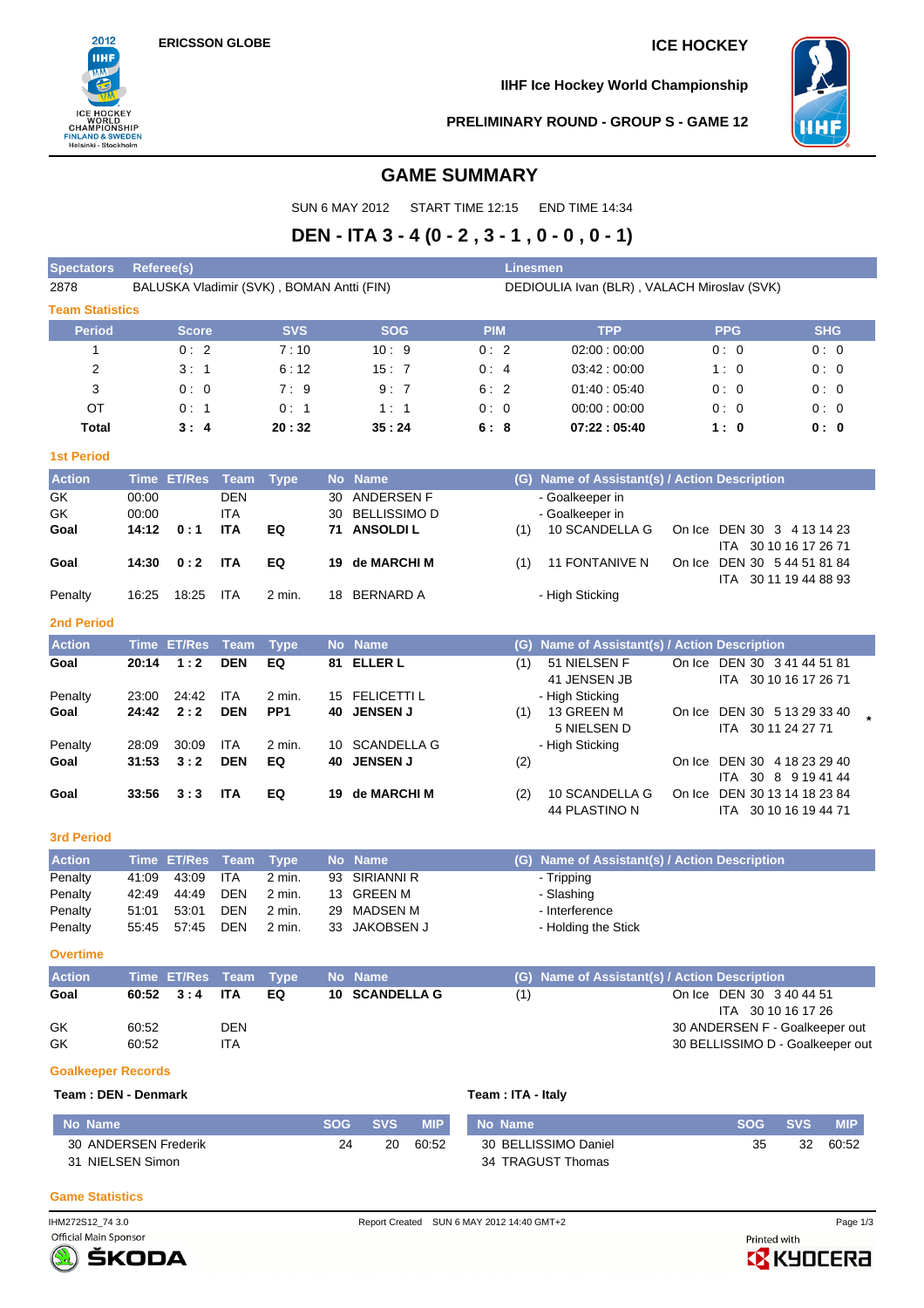

# **IIHF Ice Hockey World Championship**



## **PRELIMINARY ROUND - GROUP S - GAME 12**

|                    | Team: DEN (red)          |          |                |          |                |          |          |                   |          |             |                      |          |          |          |       |                     |                     |   |                     |                           |    |      |
|--------------------|--------------------------|----------|----------------|----------|----------------|----------|----------|-------------------|----------|-------------|----------------------|----------|----------|----------|-------|---------------------|---------------------|---|---------------------|---------------------------|----|------|
|                    | Head Coach: BACKMAN Per  |          |                |          |                |          |          |                   |          |             | <b>Shots on Goal</b> |          |          |          |       |                     |                     |   | Time on Ice         |                           |    |      |
| <b>No Pos Name</b> |                          | G        | $\overline{A}$ | P        |                |          |          | PIM FO+ FO- FO+/- | FO%      |             |                      |          | 3 OT TS  |          | $+/-$ |                     | 2                   | 3 | <b>OT</b>           | <b>TOT SHF AVG</b>        |    |      |
| 3 D                | <b>LARSEN Philip</b>     | $\Omega$ | 0              | 0        | $\Omega$       | 0        | $\Omega$ | $\Omega$          | 0.00     | 1           | $\Omega$             | 3        | $\Omega$ | 4        | -1    |                     | 6:58 9:25 8:21      |   |                     | 0:52 25:36                | 40 | 0:38 |
| 41 D               | <b>JENSEN Jesper B</b>   | 0        |                |          | $\Omega$       | $\Omega$ | $\Omega$ | $\Omega$          | 0.00     | 0           | 3                    | 0        | 0        | 3        | $+1$  |                     |                     |   |                     | 6:1810:00 8:15 0:00 24:33 | 35 | 0:42 |
| 44 F               | <b>HARDT Nichlas</b>     | 0        | 0              | $\Omega$ | $\Omega$       | $\Omega$ | $\Omega$ | $\Omega$          | 0.00     | 1           |                      | 0        |          | 3        | -1    |                     |                     |   |                     | 6:57 8:38 7:48 0:52 24:15 | 30 | 0.48 |
| 51 F               | NIELSEN Frans +A         | 0        | 1              |          | 0              | 16       | 11       | 5                 | 59.26    | 0           |                      | 2        | 0        | 3        |       |                     |                     |   |                     | 6:21 7:58 8:28 0:52 23:39 | 30 | 0:47 |
| 81 F               | <b>ELLER Lars</b>        |          | 0              |          | $\Omega$       |          | $\Omega$ | 1                 | 100.00   | $\Omega$    | 3                    |          | 0        | 4        | 0     |                     |                     |   |                     | 6:48 8:46 9:17 0:52 25:43 | 32 | 0:48 |
| 5 D                | <b>NIELSEN Daniel</b>    | 0        |                |          | 0              | 0        | 0        | 0                 | 0.00     | 3           |                      | 0        | 0        | 4        |       |                     |                     |   |                     | 7:11 5:32 6:24 0:00 19:07 | 33 | 0:34 |
| D<br>6             | <b>LASSEN Stefan</b>     | $\Omega$ | 0              | 0        | 0              | 0        | 0        | 0                 | 0.00     | 0           | 0                    | 0        | 0        | $\Omega$ |       |                     |                     |   |                     | 6:23 4:51 6:40 0:00 17:54 | 29 | 0:37 |
| 29 F               | MADSEN Morten +A         | 0        | 0              | $\Omega$ | 2              | $\Omega$ | $\Omega$ | $\Omega$          | 0.00     | $\Omega$    |                      | 0        | 0        |          | $+1$  |                     |                     |   |                     | 5:22 5:31 7:05 0:00 17:58 | 27 | 0:39 |
| 33 F               | <b>JAKOBSEN Julian</b>   | 0        | 0              | 0        | 2              | 9        | 6        | 3                 | 60.00    | 1           | 0                    |          | 0        | 2        |       |                     |                     |   |                     | 5:32 6:48 7:40 0:00 20:00 | 31 | 0:38 |
| 40 F               | JENSEN Jesper (BP)       | 2        | 0              | 2        | $\Omega$       | $\Omega$ | 0        | $\Omega$          | 0.00     | 0           | 3                    |          | 0        | 4        | ∩.    |                     |                     |   |                     | 5:42 5:53 5:36 0:00 17:11 | 25 | 0:41 |
| 4 D                | <b>BODKER Mads</b>       | 0        | 0              | 0        | 0              | 0        | 0        | 0                 | 0.00     |             |                      | 0        | 0        | 2        |       |                     |                     |   |                     | 4:05 2:56 4:29 0:00 11:30 | 20 | 0:34 |
| 13 D               | GREEN Morten +C          | $\Omega$ |                | 1        | $\overline{2}$ | 11       | 8        | 3                 | 57.89    | 1           | 0                    | 0        | 0        |          | -2    |                     |                     |   |                     | 5.59 6.41 4.46 0.00 17:26 | 24 | 0.43 |
| 14 F               | <b>STARKOV Kirill</b>    | 0        | 0              | $\Omega$ | 0              | 1        |          | $\Omega$          | 50.00    | 1           | 0                    | 0        | 0        |          |       | 4:46 3:23 1:38 0:00 |                     |   |                     | 9:47                      | 17 | 0:34 |
| 18 D               | <b>JENSEN Kasper</b>     | 0        | 0              | 0        | $\Omega$       | $\Omega$ | $\Omega$ | $\Omega$          | 0.00     | 0           | 0                    | 0        | 0        | 0        |       |                     |                     |   | 4:33 3:25 4:17 0:00 | 12:15                     | 19 | 0:38 |
| 23 F               | <b>LYKKESKOV Kim</b>     | 0        | 0              | $\Omega$ | $\Omega$       | $\Omega$ |          | -1                | 0.00     | 0           | $\Omega$             | 0        | 0        | $\Omega$ | -1    |                     |                     |   | 4:43 3:18 0:00 0:00 | 8:01                      | 11 | 0:43 |
| 8 F                | <b>STORM Frederik</b>    | $\Omega$ | 0              | 0        | 0              | 0        | $\Omega$ | $\Omega$          | 0.00     | 0           |                      |          | 0        | 2        |       | 3:06 1:54 1:47 0:00 |                     |   |                     | 6:47                      | 13 | 0:31 |
| 12 F               | <b>MOLLER Bjarke</b>     | 0        | 0              | 0        | 0              | 2        | $\Omega$ |                   | 2 100.00 | 0           | 0                    | 0        | 0        | $\Omega$ | 0     |                     | 2:24 0:26 0:00 0:00 |   |                     | 2:50                      | 5  | 0:34 |
| 38 F               | <b>POULSEN Morten</b>    | 0        | 0              | $\Omega$ | $\Omega$       | $\Omega$ | 0        | 0                 | 0.00     | 1           | 0                    | 0        | 0        |          |       | 3:24 2:52 0:00 0:00 |                     |   |                     | 6:16                      | 11 | 0:34 |
| 84 D               | <b>HERSBY Philip</b>     | 0        | 0              | 0        | $\Omega$       | 0        | 0        | 0                 | 0.00     | $\mathbf 0$ | 0                    | 0        | 0        | 0        | -2    | 3:06 1:27 0:00 0:00 |                     |   |                     | 4:33                      | 7  | 0:39 |
| 30 GK              | <b>ANDERSEN Frederik</b> | 0        | 0              | $\Omega$ | $\Omega$       |          |          |                   |          | 0           | 0                    | $\Omega$ | 0        | $\Omega$ |       |                     |                     |   |                     |                           |    |      |
| 31 GK              | <b>NIELSEN Simon</b>     | 0        | 0              | 0        | 0              |          |          |                   |          | 0           | 0                    | 0        | 0        | 0        |       |                     |                     |   |                     |                           |    |      |
| Total              |                          | 3        | 4              |          | 6              | 40       | 27       |                   | 13 59.70 | 10          | 15                   | 9        | 1        | 35       |       |                     |                     |   |                     |                           |    |      |

|                             | Team: ITA (white)        |   |          |                |                |    |          |                          |             |                      |                |          |          |          |       |             |    |                     |           |                           |          |                |
|-----------------------------|--------------------------|---|----------|----------------|----------------|----|----------|--------------------------|-------------|----------------------|----------------|----------|----------|----------|-------|-------------|----|---------------------|-----------|---------------------------|----------|----------------|
| Head Coach: CORNACCHIA Rick |                          |   |          |                |                |    |          |                          |             | <b>Shots on Goal</b> |                |          |          |          |       | Time on Ice |    |                     |           |                           |          |                |
| No Pos Name                 |                          | G | Α        |                |                |    |          | <b>PIM FO+ FO- FO+/-</b> | FO%         |                      | $\overline{2}$ |          | 3 OT TS  |          | $+/-$ |             | 12 | 3                   | <b>OT</b> | <b>TOT</b>                |          | <b>SHF AVG</b> |
| 10 F                        | <b>SCANDELLA Giulio</b>  | 1 | 2        | 3              | 2              | 0  | $\Omega$ | 0                        | 0.00        | 3                    | 1              | 1        | 1        | 6        | $+2$  |             |    |                     |           | 6:05 4:48 8:22 0:52 20:07 | 31       | 0:38           |
| 16 F                        | <b>TUDIN Daniel</b>      | 0 | 0        | 0              | 0              | 8  | 11       | -3                       | 42.11       | 0                    | $\overline{2}$ | $\Omega$ | 0        | 2        | $+2$  |             |    |                     |           | 6:15 4:11 7:33 0:52 18:51 | 31       | 0:36           |
| 17 F                        | EGGER Alexander +A       | 0 | 0        | 0              | 0              | 0  | 1        | -1                       | 0.00        | 0                    | 0              | 0        | 0        | 0        | $+1$  |             |    |                     |           | 7:17 8:40 8:04 0:52 24:53 | 35       | 0:42           |
| 26 D                        | HELFER Armin +A          | 0 | 0        | 0              | $\mathbf 0$    | 0  | 0        | 0                        | 0.00        |                      | 0              | 0        | 0        |          | $+1$  |             |    |                     |           | 7:44 7:13 8:33 0:52 24:22 | 37       | 0:39           |
| 71 F                        | <b>ANSOLDI Luca</b>      | 1 | 0        | 1              | 0              | 1  | 2        | -1                       | 33.33       |                      | $\Omega$       |          | 0        | 2        | $+1$  |             |    |                     |           | 5:54 5:08 6:13 0:00 17:15 | 29       | 0:35           |
| 11 F                        | <b>FONTANIVE Nicola</b>  | 0 |          | 1              | 0              | 0  | 0        | 0                        | 0.00        | 0                    | 0              |          | 0        |          | $+1$  |             |    |                     |           | 5:40 5:46 5:22 0:00 16:48 | 23       | 0.43           |
| 19 D                        | de MARCHI Matt (BP)      | 2 | 0        | $\overline{2}$ | $\mathbf 0$    | 0  | 0        | 0                        | 0.00        | 1                    | 2              |          | 0        | 4        | $+1$  |             |    |                     |           | 7:26 5:47 6:54 0:00 20:07 | 32       | 0:37           |
| 44 D                        | <b>PLASTINO Nicholas</b> | 0 | 1        | 1              | $\mathbf 0$    | 0  | 0        | 0                        | 0.00        | 0                    | 0              |          | 0        |          | $+1$  |             |    | 6:43 6:32 7:15 0:00 |           | 20:30                     | 32       | 0:38           |
| 88 F                        | <b>ROCCO Vincent</b>     | 0 | 0        | 0              | 0              | 6  | 11       | -5                       | 35.29       |                      | 0              |          | 0        | 2        | $+1$  |             |    | 5:22 5:19 7:24 0:00 |           | 18:05                     | 25       | 0:43           |
| 93 F                        | <b>SIRIANNI Robert</b>   | 0 | $\Omega$ | $\Omega$       | 2              |    | 1        | 0                        | 50.00       |                      | $\Omega$       |          | 0        | 2        | $+1$  |             |    | 5:50 5:35 7:57 0:00 |           | 19:22                     | 25       | 0:46           |
| 8 F                         | <b>INSAM Marco</b>       | 0 | 0        | 0              | 0              | 0  | 0        | 0                        | 0.00        | 0                    | 0              | 0        | 0        | 0        | -1    |             |    | 3:21 2:49 1:37 0:00 |           | 7:47                      | 16       | 0:29           |
| F<br>9                      | <b>EDWARDSON Derek</b>   | 0 | 0        | 0              | 0              | 5  | 6        | -1                       | 45.45       | 0                    | 0              | 0        | 0        | 0        | -1    |             |    | 3:37 3:45 3:20 0:00 |           | 10:42                     | 18       | 0:35           |
| 24 D                        | <b>JOHNSON Trevor</b>    | 0 | 0        | 0              | 0              | 0  | 0        | 0                        | 0.00        | 0                    | 0              | 0        | 0        | 0        | 0     |             |    |                     |           | 5:26 6:17 4:15 0:00 15:58 | 29       | 0:33           |
| 27 D                        | <b>LARKIN Thomas</b>     | 0 | 0        | 0              | 0              | 0  | 0        | 0                        | 0.00        | 0                    | 0              | 0        | 0        | 0        | 0     |             |    | 5:22 5:07 4:01 0:00 |           | 14:30                     | 24       | 0:36           |
| 41 F                        | <b>IANNONE Patrick</b>   | 0 | 0        | $\mathbf 0$    | 0              | 0  | 2        | $-2$                     | 0.00        | $\Omega$             | 2              | $\Omega$ | $\Omega$ | 2        | -1    |             |    |                     |           | 3:24 4:06 2:52 0:00 10:22 | 17       | 0:36           |
| 4 F                         | <b>IORI</b> Diego        | 0 | 0        | 0              | 0              | 0  | 0        | 0                        | 0.00        | 0                    | 0              | 0        | 0        | 0        | 0     |             |    | 0:36 0:37 0:00 0:00 |           | 1:13                      | 2        | 0:36           |
| 15 F                        | <b>FELICETTI Luca</b>    | 0 | 0        | 0              | 2              | 0  | 1        | -1                       | 0.00        | 0                    | 0              | 0        | 0        | 0        | 0     |             |    | 4:08 4:58 2:23 0:00 |           | 11:29                     | 15       | 0:45           |
| 18 F                        | <b>BERNARD Anton</b>     | 0 | 0        | 0              | $\overline{2}$ | 0  | 0        | 0                        | 0.00        | 1                    | 0              | 0        | 0        | 1        | 0     |             |    | 3:28 3:28 3:04 0:00 |           | 10:00                     | 15       | 0:40           |
| 23 D                        | <b>MARCHETTI Stefano</b> | 0 | 0        | 0              | $\Omega$       | 0  | 0        | 0                        | 0.00        | 0                    | 0              | 0        | 0        | 0        | 0     |             |    | 0:00 0:00 0:00 0:00 |           | 0:00                      | $\Omega$ | 0:00           |
| 28 F                        | de TONI Manuel +C        | 0 | 0        | 0              | 0              | 6  | 5        |                          | 54.55       | 0                    | 0              | 0        | 0        | $\Omega$ | 0     |             |    | 4:05 6:37 3:11 0:00 |           | 13:53                     | 20       | 0:41           |
| 30 GK                       | <b>BELLISSIMO Daniel</b> | 0 | 0        | 0              | 0              |    |          |                          |             | 0                    | 0              | 0        | 0        | 0        |       |             |    |                     |           |                           |          |                |
| 34 GK                       | <b>TRAGUST Thomas</b>    | 0 | 0        | 0              | 0              |    |          |                          |             | 0                    | 0              | $\Omega$ | 0        | 0        |       |             |    |                     |           |                           |          |                |
| <b>Total</b>                |                          | 4 | 4        | 8              | 8              | 27 | 40       |                          | $-13$ 40.30 | 9                    | 7              | 7        | 1        | 24       |       |             |    |                     |           |                           |          |                |